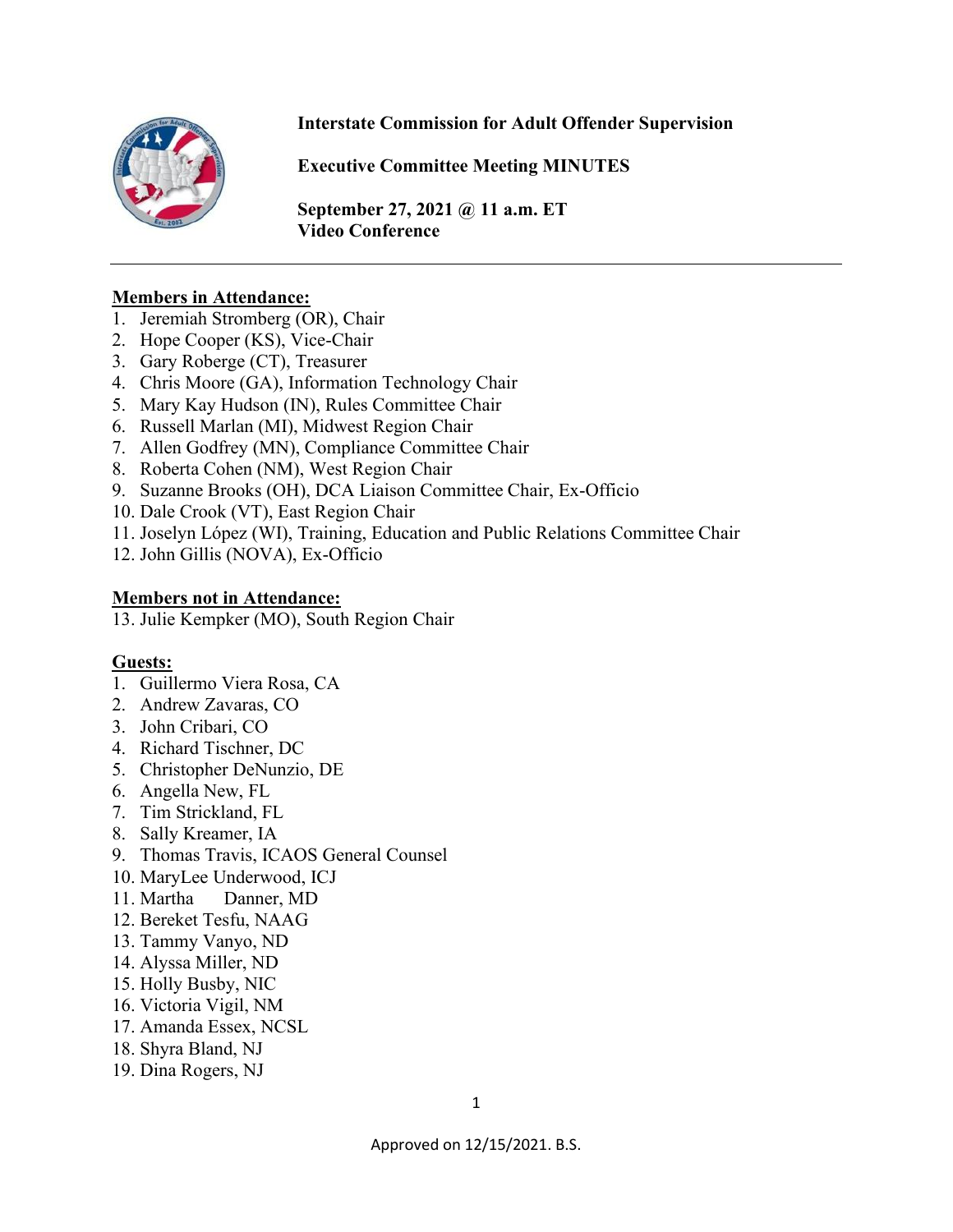- 20. Shaira Chandler, NV
- 21. Nora Antonucci, NV
- 22. Robert Maccarone, NY
- 23. Frank Mesarick, OK
- 24. Carrie Croy, OK
- 25. Tina Balandran, TX
- 26. Rene Hinojosa, TX
- 27. David Gutierrez, TX
- 28. Wynnie Testamark, VI
- 29. Tanja Gilmore, WA
- 30. Mac Pevey, WA
- 31. Brenna Puestow, WI
- 32. Patricia Odell, WY
- 33. Miguel Herrera, WY

#### **Staff:**

- 1. Ashley Lippert, Executive Director
- 2. Allen Eskridge, Policy and Operations Director
- 3. Barno Saturday, Logistics and Administrative Coordinator
- 4. Mindy Spring, Administrative and Training Coordinator
- 5. Xavier Donnelly, ICOTS Project Manager
- 6. Drake Greeott, Web Development Manager

#### **Call to Order**

Chair J. Stromberg (OR) called the meeting to order at 11:01 am ET; all voting members were present; a quorum was established.

#### **Agenda and Minutes**

**Commissioner G. Roberge (CT) moved to approve the agenda as presented. Commissioner J. Lopez (WI) seconded. Agenda approved.** 

#### **Commissioner G. Roberge (CT) moved to approve the minutes from August 18, 2021 meeting as drafted. Commissioner A. Godfrey (MN) seconded. Minutes approved as drafted.**

#### **Discussion**

Chair J. Stromberg (OR) complemented Commissioner Hudson, Commissioner Littler, DCA Brooks and the national office for the well conducted training on the rules and ICOTS proposals.

*Compliance Committee report:* Commissioner A. Godfrey (MN) stated that currently there were no outstanding compliance matters and the Compliance Committee had not met since the last Executive Committee meeting. At the next meeting, the committee will discuss the discretionary audit results and determine the standards' benchmark.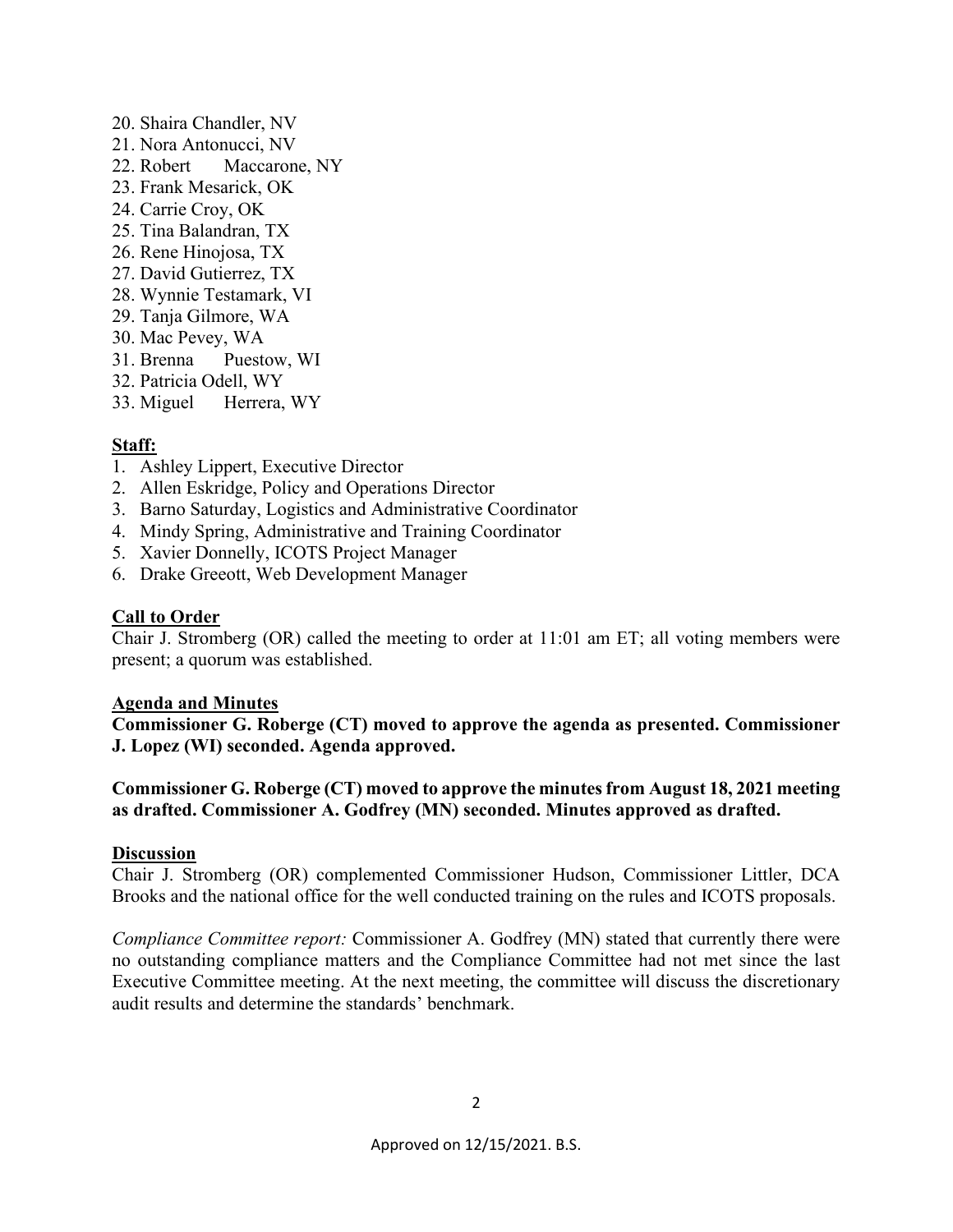Commissioner A. Godfrey (MN) stated that the Executive Committee voted to rescind Rule 2.111 on April 1, 2021. In accordance with the established practice, the Compliance Committee will reconvene monitoring the ICOTS compliance standards for FY 2022 in July 2022.

Commissioner A. Godfrey (MN) reminded the committee that at the last meeting, it discussed a request from the State of Hawaii to relax enforcement measures due to increasing COVID-19 cases. The Executive Committee asked the region to report on the COVID-19 situation in the states.

Executive Director A. Lippert stated that the national office reviewed the emergency policy to see what accommodations it allowed given the ongoing nature of COVID. There was some concern that invoking Rule 2.111 would set a precedent that may allow states or territories to be less than diligent in seeking solutions when operations are diminished. Therefore, rather than authorizing on the front end, the national office proposes changes to the emergency policy to allow a state to seek relief from compliance standards or enforcement.

She presented the proposed changed to the Emergency Policy:

#### **01 -2020 ICAOS Administrative Policy on Emergency Guidelines**

#### **II. Policy**

C. States are required to provide documentation of authority for exercise of any suspension or delay disruption in Compact duties, timelines for such disruptions, and the specific duties affected.

#### **III. Scope**

B. Suspensions or delays Disruptions in Compact duties shall be defined by any period between one (1) and up to sixty (60) days from implementation of such delays disruption and may be extended as specified in Procedures.

#### **IV. Procedures**

- A. Interstate Compact Offices The Commissioner of any state affected by an emergency as defined in this policy must submit a formal written plan to the National Office if it is determined that the emergency conditions affect the state's ability to perform its Compact duties. within a reasonable time frame from determination that such conditions and limited suspensions or delays are required by the affected state. Such notice must include:
	- i. Specific contact information to allow for continued or ongoing communication;
	- ii. Date of effect;
	- iii. Authority by which changes are adopted; and
	- iv. Explanation and description of specific Compact duties affected.
- E. In the event of an eatastrophic cyber attack, or pandemic or other emergency affecting that affects a majority of member state's ability to perform its Compact duties or region, established compliance standard requirements may be reconsidered by the Executive Committee may reconsider compliance standard requirements and enforcement in light of documentation submitted in accordance with Part A and in consideration of the nature and scope of the emergency (See Administrative Policy 05-2009).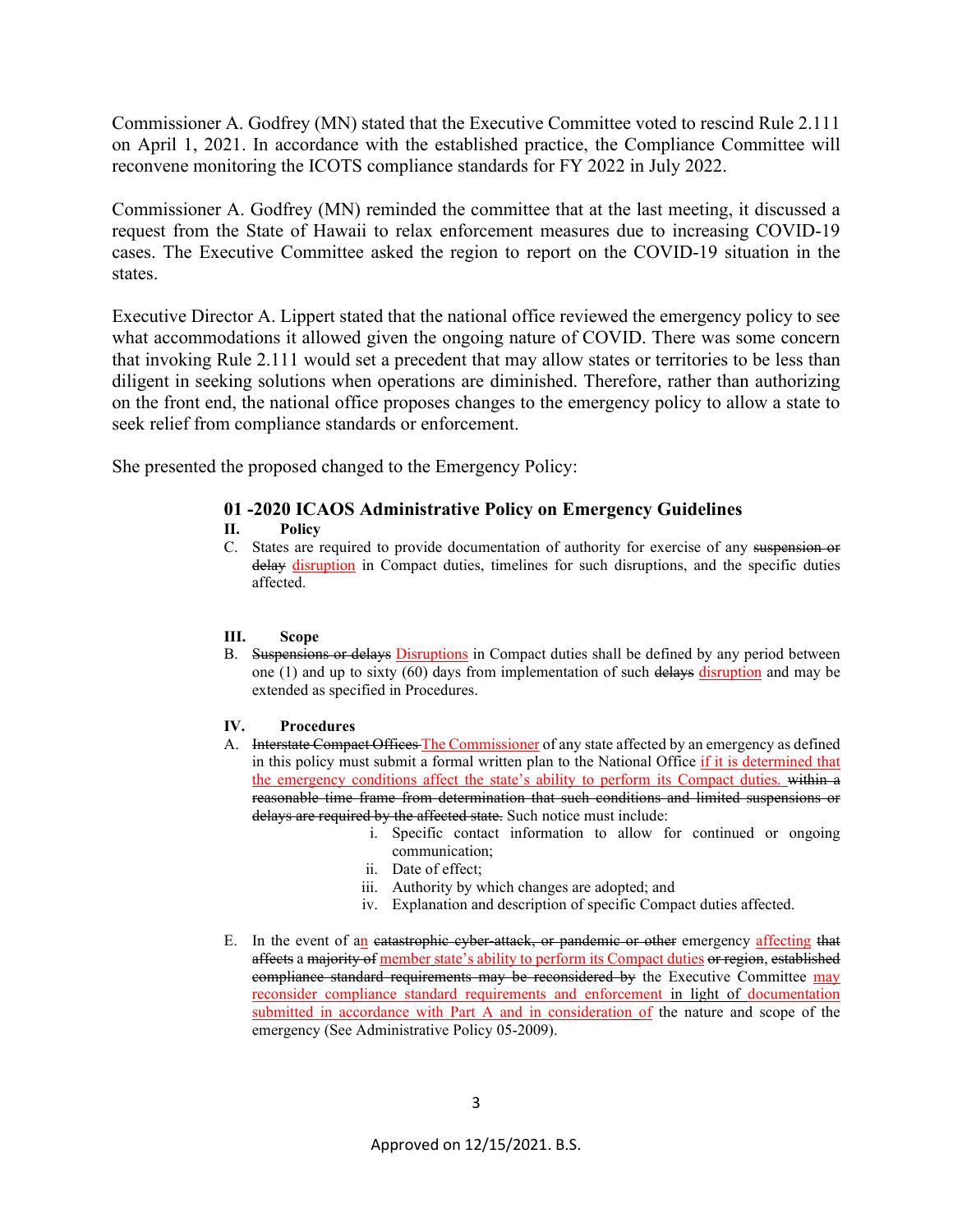**Commissioner H. Cooper (KS) moved to approve the proposed changes to the emergency policy as presented. Commissioner G. Roberge (CT) seconded. Motion passed.** 

Commissioner A. Godfrey (MN) noted that the Compliance Committee will review the policy at its next meeting.

*DCA Liaison Committee report:* DCA S. Brooks (OH) stated that the DCA Liaison Committee met a few weeks ago. The committee invited new DCAs to attend the meeting for a formal meet and greet. At this meeting, the committee discussed the roundtable on Retaking and different ways to engage participants; the discretionary retaking ICOTS enhancement, and the Q2 on Offender Retaking Dashboard Program and strategies to increase staff participation.

The DCA Liaison Committee welcomed a new West Region DCA chair - Mark Patterson (OR). There was a vacancy for the South Region representative as DCA B. Watts was no longer a DCA.

The committee will meet again in November.

*Finance Committee Report:* Commissioner G. Roberge (CT) stated that the Finance Committee met on August 23 and reviewed the audit report, FY 2021 financials, and FY 2022 projected expenditures. In addition, the committee discussed changes to the Commission's annual dues table associated with the latest census results.

The national office received all but 5 annual dues payments. Only one state was currently delinquent. The national office sent a 60-day payment notice to Maryland.

*Technology Committee Report:* Commissioner C. Moore (GA) stated that the Technology Committee had not met since the last Executive Committee meeting. The Commission will vote on the proposed ICOTS enhancement at the general session on September 29, 2021.

*Rules Committee Report:* Commissioner M. Hudson (IN) stated that the Rules Committee led the Rules & ICOTS Proposals session on September 21. She thanked everyone involved in putting together the session. The session went well and was well received. She was hopeful the Rules Committee addressed all issues and concerns, and the Commission would vote for the proposed warrant timeframe package.

*Training Committee Report:* Commissioner J. López (WI) stated that the Training Committee was scheduled to meet in October to review training needs and the committee's goals for the upcoming year. She added that in August, DCA T. Hudrlik and she, presented at the American Probation and Parole Association (APPA) Training Institute in Boston.

*ABM Planning Workgroup Report:* Commissioner H. Cooper (KS) recognized Executive Director Lippert and her staff for carrying out another successful virtual business meeting. She said that after this business meeting, the workgroup would focus on planning the Commission's  $20<sup>th</sup>$ anniversary.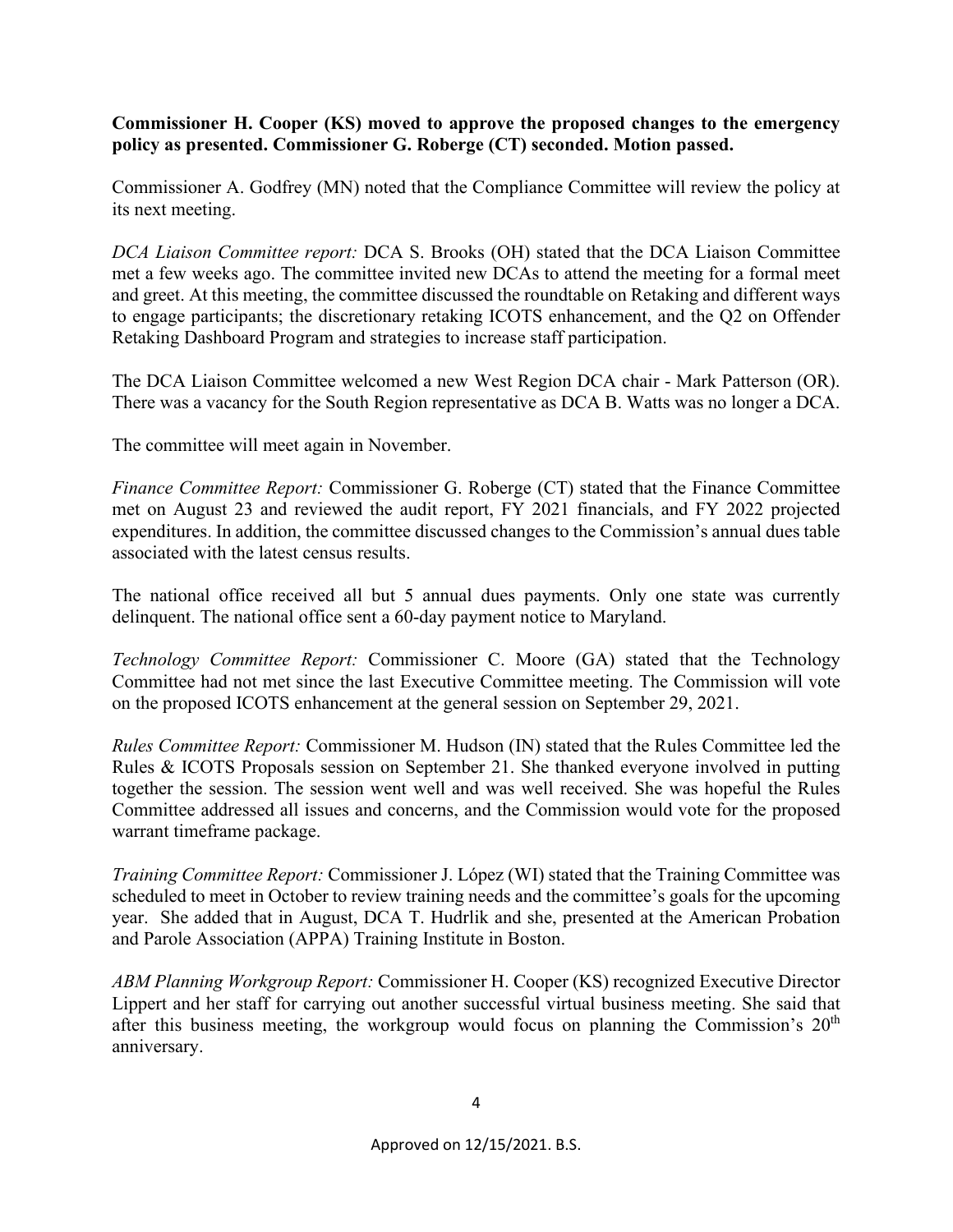*East Region Report:* Commissioner D. Crook (VT) stated that the East Region met on September 22. Executive Director A. Lippert and Rules Committee member R. Maccarone assisted the region with the discussion on the rule and ICOTS proposals. The East Region had no executive orders in place and business was back to normal.

The region also reviewed the dues assessment revisions; no East region states were affected by the changes. The region voted for Commissioner Crook to continue serving as their region chair.

*Midwest Region:* Commissioner R. Marlan (MI) stated that the Midwest Region met on September 22. The region discussed the rules and ICOTS amendments and the dues assessment changes. In addition, states reported on their COVID-19 situation. The region had no concerns that COVID-19 would impact Compact's operations.

The region elected Commission S. Kreamer (IA) as the new Midwest Region chair.

Chair J. Stromberg (OR) thanked Commissioner Marlan for his service and welcomed Commissioner Kreamer to the Executive Committee.

*South Report:* Executive Director A. Lippert stated that the South Region had similar agenda as the other regions. States reported no executive orders impacting their ability to comply with Compact duties. They had a healthy discussion on rule proposals.

*West Region Report:* Chair J. Stromberg (OR) stated that similar to the other regions, the West Region had detailed discussion on rule and ICOTS proposals led by Rules Committee member D. Littler (AZ). Commissioner R. Cohen (OR) stepped down from her region chair position, and the region elected Commissioner M. Pevey (WA) as their new West Region chair.

*Victim Advocate Report:* Victim Advocate J. Gillis (NOVA) recently attended the National Association of Victim Assistance in Corrections (NAVAC) meeting in Phoenix, AZ. He shared information on the email program for victims.

*Executive Director Report:* Executive Director A. Lippert welcomed the committee to the 2021 Virtual Annual Business meeting. Even though she regrets to not meeting in person, the virtual setting gave opportunity for many more people to attend the meeting and as a result, the Commission had over 240 people registered for the meeting. Last week, the Rules Committee along with the national office held the ABM's first session - Rules and ICOTS proposal presentation. The interactive session was well attended and addressed many questions and concerns about the proposals. Subsequently, the regions met and had a discussion on proposals and other matters at the region level.

Executive Director A. Lippert informed the committee that the State of Colorado appointed a new Commissioner - Andrew Zavaras

The national office published the FY 21 Annual Report and will mail them to states in the next few days. She reminded the committee to contact the national office if they need additional copies.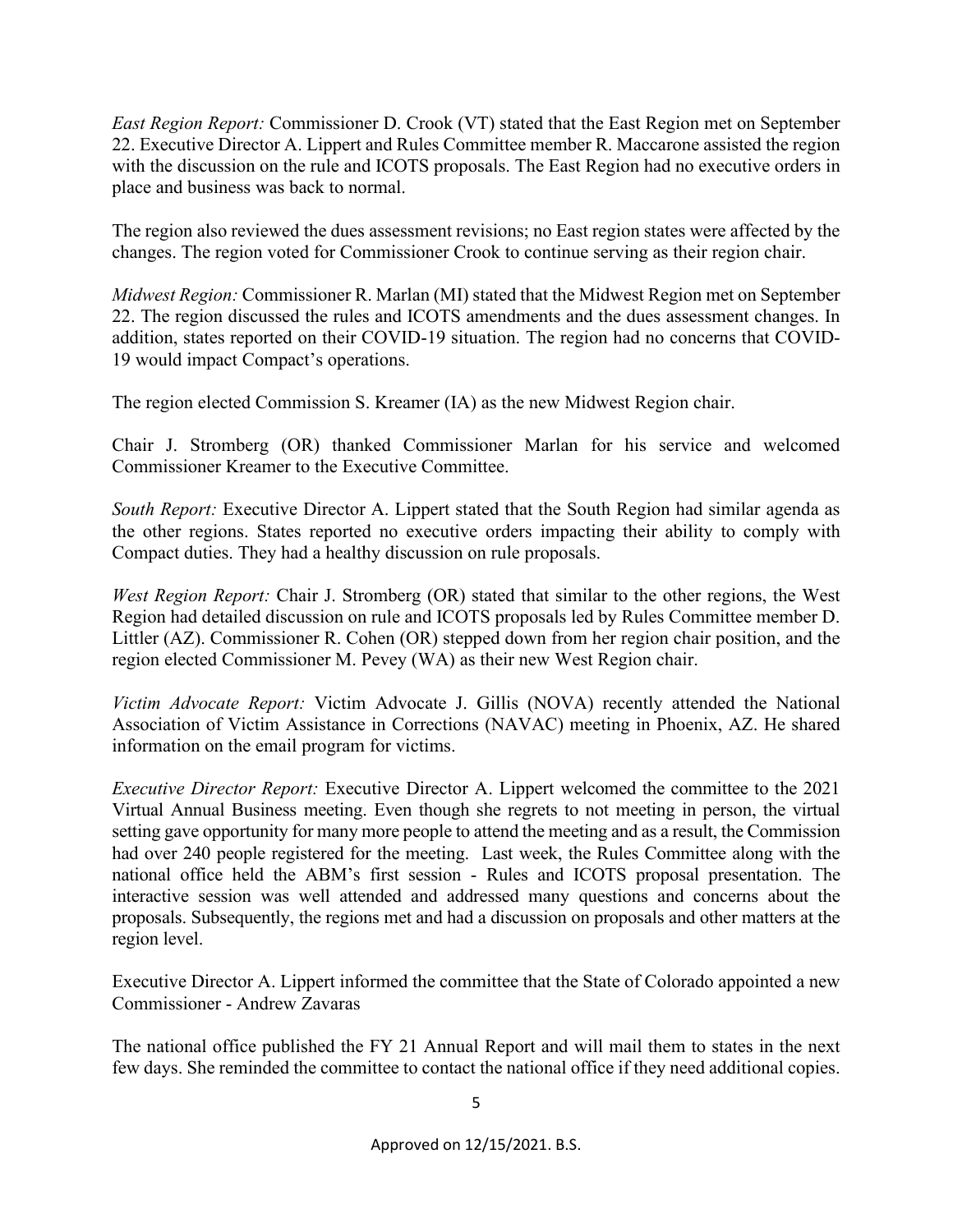The national office continues working on the discretionary assessment. The initial outcomes are similar to the pilot data, where verifications and justifications were the most glaring issues affecting acceptance rates. These results are in line with the results from the FY15 audit. The national office plans to compete the assessment by the end of December.

The national office continues to work with SEARCH on the JRI pilot project involving Kansas, Arizona, Connecticut, and Minnesota. SEARCH has developed the database to manage the offenders and subscriptions. Currently, they are working directly with Kansas' technical team on the queries and responses required for each notification. In the next three months, they will focus on developing and testing the notifications.

The national office continues working with the University of Cincinnati on the Compact Study project. ICOTS Project manager X. Donnelly has been mapping ICOTS data which is the process of connecting a data field from one source to a data field in another source. It reduces the potential for errors, helps standardize the Compact data, and allow UCI to better understand our data as they do their research.

Executive Director A. Lippert stated that the film crew is almost finished with filming the Commission's documentary in collaboration with the National Institute of Corrections. The national office continues to work with NIC to approve funding for the second year. She presented the documentary's trailer to the committee. She added that the national office will also show the trailer during the general session on Wednesday.

Chair J. Stemberg (OR) expressed his appreciation to Chief Holly Busby (NIC) for their support, coordination, and funding for this project.

#### **New/Old Business**

Chair J. Stromberg (OR) thanked the committee members for their hard work throughout the year. He asked them to start thinking about their committee's goals for the upcoming year.

#### **Adjourn**

#### **Commissioner G. Roberge (CT) moved to adjourn. Commissioner D. Crook (VT) seconded.**

The meeting adjourned at 11:51 am ET.

Jeremiah Stromberg (Dec 16, 2021 08:46 PST) [Jeremiah Stromberg](https://eu1.documents.adobe.com/verifier?tx=CBJCHBCAABAAIk-Emt2E4tKLztjkpyodN524S3AlPbUq)